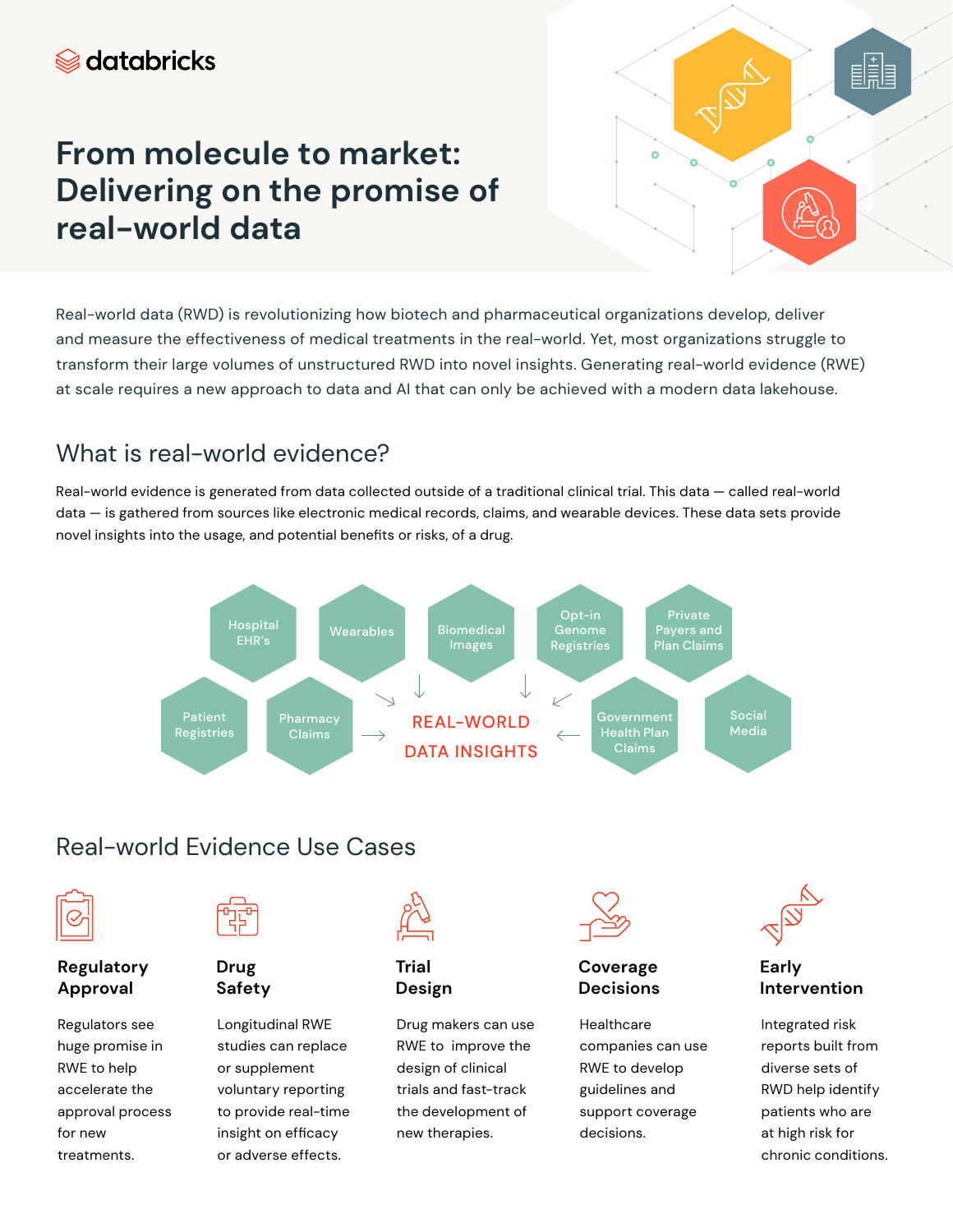# Real-world evidence at scale with the Databricks Lakehouse Platform

Bring together all of your real-world data into a single, open and collaborative platform, that supports all of your analytics and AI workloads.



#### **Real-world data is messy**

A major challenge in generating reliable evidence from real-world data is transforming the data from its raw unstructured form to a proper data model that is optimized for longitudinal studies.

### **Challenge The Databricks Lakehouse Solution**

#### **Ingest and curate all your real-world data**

Bring together all your structured and unstructured data in a single platform for data + AI. Databricks' partner solutions make it easy to ingest unstructured real-world data (e.g. NLP for text) and standardize with the OMOP common data model.

### **Real-world data is massive**

Legacy on-premises data architectures are complex to manage and costly to scale for today's massive volumes of real-world data, including growth in imaging and genomics.

### **Analyze real-world data at scale**

Cloud-native and built for speed, the Databricks Lakehouse Platform enables organizations to analyze petabytes of real-world data in near real-time.

### **Regulatory standards are hard to meet**

Most organizations have disconnected platforms for data science and data warehouses. This creates challenges when trying to build trust and reproducibility in real-world evidence analytics.

#### **Build analytics you can trust**

Track your data and machine learning models from source through results in a single, secure platform. This enables reproducibility wherever your research teams are located.